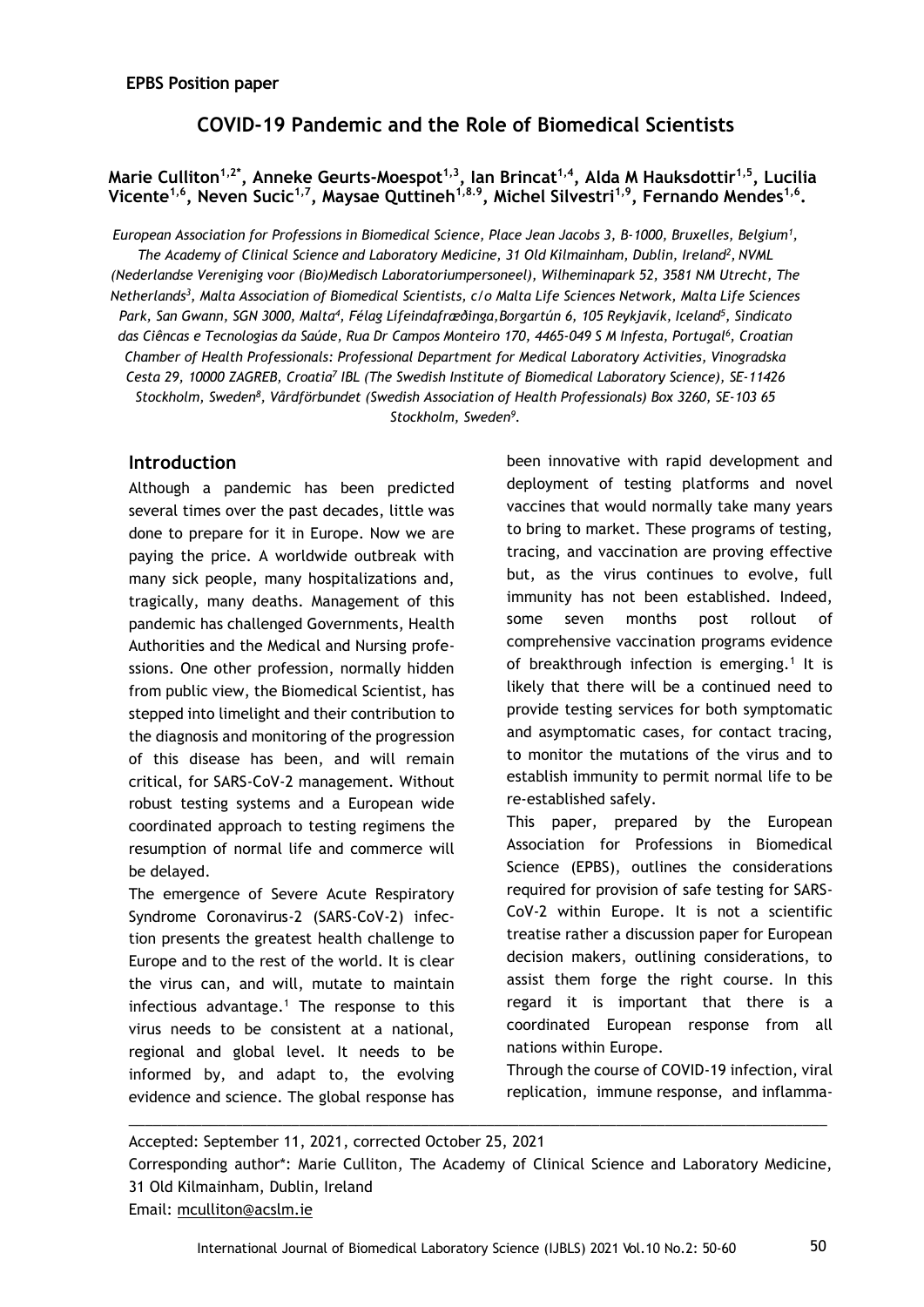tory outcome are dynamic events that can change quickly, causing different outcomes so it´s very important to use the most appropriate laboratory diagnostic tests for the situation.

## **Clinical Diagnostic Testing Guidelines**

Traditionally clinical laboratory diagnostic tests are provided in a clinical laboratory by scientists, qualified, trained and competent in the analysis. Point of care testing may also be used in a hospital or doctor office setting to provide rapid analysis without the benefit of scientific expertise. Patients with chronic diseases, such as diabetes, may also undertake self-testing. Irrespective of the setting where testing is provided the same guiding principles must apply for both patient safety and quality health outcomes:

- The testing method and equipment used must be fit for the purpose.
- The individual undertaking the test must be trained in how to do the test correctly using the equipment.
- There must be appropriate quality assurance of the entire testing process.
- There must be traceability from patient to result.
- There must be an appreciation of the factors that can influence the test.

Clinical diagnostic laboratories work within a quality management system, many are accredited to the International standards ISO 15189. The standard ISO 17025 attests to the quality of point of care testing systems.

The profession of Biomedical Scientist is regulated within Europe and this confirms that the scientists undertaking the testing in laboratories have the knowledge, skills and competencies to verify the testing system, undertake the analysis and ensure the results are fit for purpose.

There are 3 phases for testing: pre-analytical, analytical and post-analytical.

- **Pre-Analytical** refers to the steps in patient preparation for the test, the correct sampling, sample identification and transport to the testing area. Preanalytical manipulation of the sample prior to its analysis may also occur.
- **Analytical** refers to the testing system itself; the choice of method, its

verification quality assurance and performance

 **Post-Analytical** refers to how the result will be interpreted which must consider the patient clinical details in addition to an understanding of the limitations of the testing process.

The Biomedical Scientist has a major role in each of these phases, either through direct action or the provision of advice.

# **Pre-Analytical Phase: Sample Collection**

SARS-CoV-2 is a respiratory virus. The samples used for testing are either a combination of a throat swab and nasopharyngeal swab or a nasopharyngeal swab alone. The quality of the final analytical result is dependent on the quality of sample submitted for testing. The best analytical method will not produce the correct result unless the sample is fit for testing. It therefore stands to reason that those collecting the specimen are appropriately trained.

Given the contagious nature of the virus it is important that the staff collecting the sample are trained properly and equipped with the appropriate personal protective equipment. Correct sampling of a nasopharyngeal swab is not easy. The swab must be inserted in through the nasal cavity until it reaches the nasopharyngeal area. Once there it must sweep the area to obtain the sample. The sample must be uniquely labelled with a combination of patient and sample identifiers. Each sample taken from an individual must be uniquely identifiable. This unique identifier must follow the sample from collection through testing and reporting to contact tracing. The sample transport medium must be appropriate for the test method being used. The sample must be analysed within a prescribed time from the time of collection to completion for the result to be valid. It is important that all material used in the collection of samples are correctly disposed of in accordance with bio safety regulations.

Staff trained in specimen collection are best placed to collect these samples from patients such as Doctors, Nurses and Biomedical scientists. If other groups, or indeed individ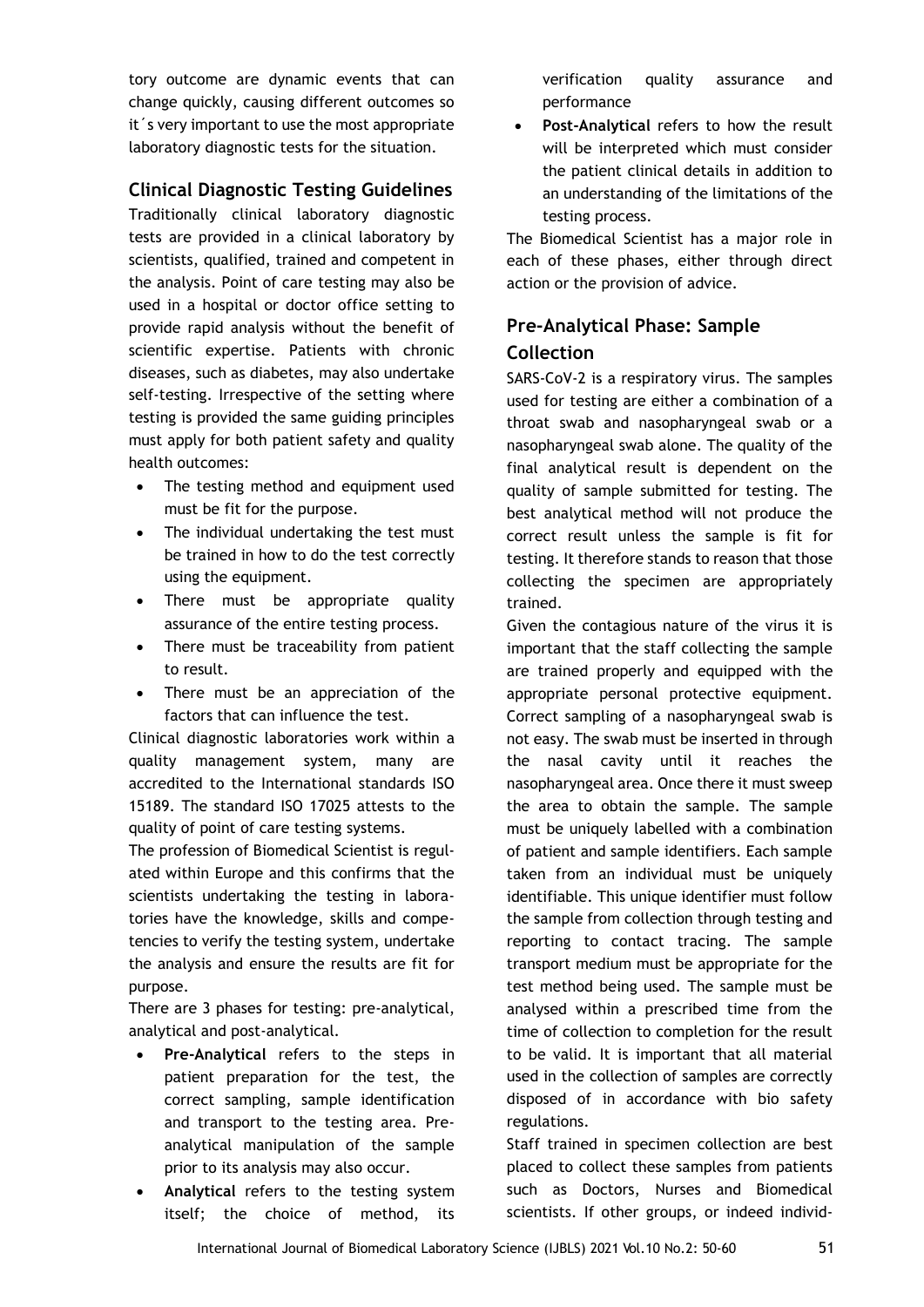uals, are drawing samples they should be trained by competent staff, either directly or via viewing material placed online by the World Health Organisation (WHO) and others via YouTube.

## **Analytical Phase**

The choice of analytical method and setting is a critical step in provision of a testing service. In Europe the *In Vitro* Diagnostic (IVD) manufacturers must validate methods and ensure their 'conformité européenne' (CE) marking is acceptable. This validation ensures traceability of testing components to a standard.

Within the testing centre the method must be fit for purpose. In choosing the method the Biomedical Scientist must consider:

- The purpose of testing: screening or diagnostic.
- The volume of specimens to be tested which may dictate the testing methodology and platform to be used.
- The turnaround time required for the result to be available.
- Disease prevalence.
- The skill of the biomedical scientist or other tester required for testing.

The manufacturer validated method must then be verified for use in the diagnostic setting using the equipment and staff who will perform the test. In addition, the sample matrix must be considered. Can the sample be analysed from any transport medium or must a specific matrix be used?

The specific knowledge skills and competences of a Biomedical Scientist are required to ensure that the testing systems are verified as fit for purpose in a given testing environment. In assessing any testing platform and method for use consideration must be given to many factors:

- **Precision** The reproducibility of testing method. If the same sample is measured repeatedly, how likely is it that the same result will be achieved.
- **Accuracy** How close is the reported result to the correct or true result? This considers the systematic error of the analysis.
- **Uncertainty of Measurement** No testing is exact. A measurement result is only

complete if it is accompanied by a statement of the uncertainty in the measurement. Measurement uncertainties can come from the measuring instrument, from the item being measured, from the environment, from the operator, and from other sources. Such uncertainties can be estimated using statistical analysis of a set of measurements and using other kinds of information about the measurement process.<sup>2</sup>

Precision, accuracy and uncertainty of measurement are a function of a combination of the robustness of the analytical method employed, the instrumentation and the competence of the analyst. The most reliable results are obtained when analysis is performed by Biomedical Scientists rather than by others who are not specialists in this area.

### **Quality Assurance**

All clinical diagnostic analysis must be subject to quality assurance. Within clinical diagnostic laboratories this can be broken down into internal quality control and external quality assurance.

#### *Internal Quality Control (IQC)*

This is a process whereby the same sample is analysed multiple times, daily with each batch of tests or at defined intervals. The same result should be achieved within an agreed tolerance or standard deviation from the mean. This confirms that a given testing process operates satisfactorily and provides assurance regarding the method, instrumentation and testing personnel.

#### *External Quality Assurance (EQA)*

This brings IQC to a different level comparing results from a testing centre to external peers. This confirms consistency of results across testing platforms, testing centres and countries.

There are two major method options for measurement of SARS-CoV-2 commonly known as polymerase chain reaction (PCR) and antigen (or lateral flow) testing. The choice of analytical method must take into consideration the factors outlined above as well as the disease prevalence. It is also clear that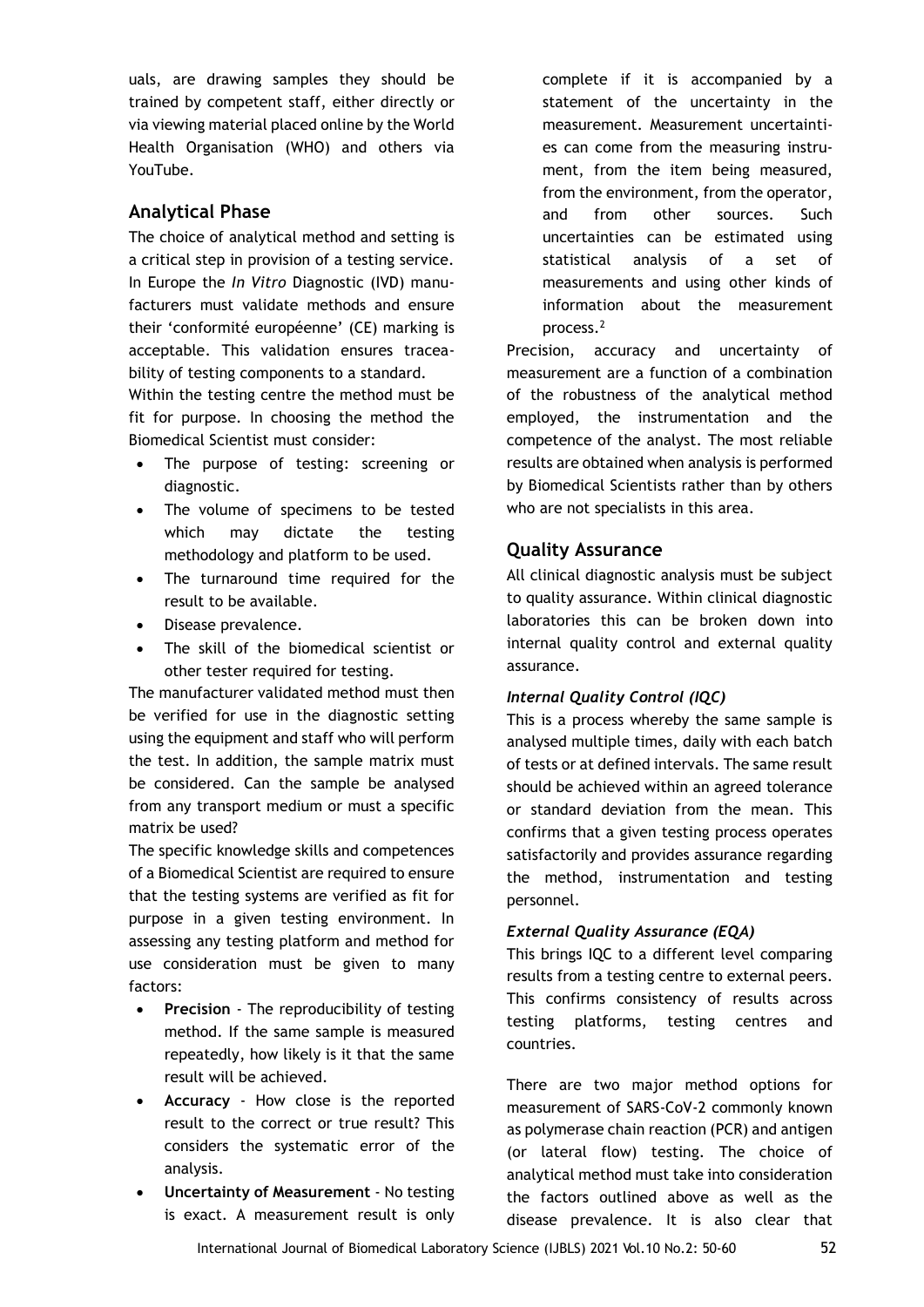whatever testing methodology is used that the detection and management of this disease is a public health issue, both nationally and globally. Therefore, all testing systems must have a clear reporting route to public health for case management and contact tracing.

## **Post-Analytical Phase: Interpretation**

Interpretation of results of analysis is not straightforward. It is dependent of the capacity of the analytical method to detect the disease and the prevalence of the disease in the population.

The following must be considered.

- **Sensitivity.** The ability of the test to identify those with the disease
- **Specificity.** The ability of the test to identify those without the disease
- **Predictive Value.** This is the chance that a positive test result indicates disease, and a negative result indicates absence of disease. These values are based on a combination of the sensitivity and specificity of the testing method along with the prevalence of the disease in the population

Results of analysis for SARS-CoV-2 should be reported as 'Detected' or 'Not Detected'. Each of these results must be interpreted considering the clinical presentation of the individual. It is most important that it be understood that a 'Not Detected' result is not synonymous with 'absence of infection'. It may be that the sample was incorrectly collected, transported, or analysed. It may also be that the sample was collected too early in the infection life cycle.

## **Choice of Analytical Method for Detection of COVID-19**

The pace with which analytical methods were developed for SARS-CoV-2 (COVID-19) was remarkable. Scientists all over the world worked cooperatively to identify the genetic material and share primers to develop robust molecular testing methods. This, perhaps, led to the impression that this is easy to do. It is not. There are, essentially, two method types for detection of the virus. The first method detects the presence of viral RNA and the second detects the presence of viral antigens.

In addition, there are antibody tests which detect the immune response to the infection.<sup>3</sup>

#### *Detection of Viral RNA*

Viral ribonucleic acid (RNA) can be detected using nucleic acid amplification (NAAT) methods. NAAT detect genetic material (nucleic acids). NAATs for SARS-CoV-2 specifically identify the RNA sequences that comprise the genetic material of the virus. NAAT first amplifies (make multiple copies) of the virus's genetic material. Amplifying the nucleic acids enables NAATs to detect very small amounts of SARS-CoV-2 RNA in a specimen, making these tests highly sensitive for diagnosing COVID-19. The most common NAAT used in diagnosis is the reverse transcriptase polymerase chain reaction or RT-PCR, typically referred to as a PCR test. Optimal diagnostics consist of a NAAT assay with at least two independent targets on the SARS-CoV-2 genome.

PCR testing is the method generally employed in clinical diagnostic laboratories. Methods have been developed by the IVD manufacturers to run on large, automated platforms capable of analysing several thousand samples per day. The genetic material must be extracted from the virus, mixed with primers to facilitate the amplification of the target nucleic acid sequences and then subjected to the amplification process with a detection system to identify the presence of the amplified target. There are smaller, semi-automated platforms which run nucleic acid extraction and the amplification as separate processes. These platforms can process from 50 to 500 specimens daily depending on the configuration of the analyser. The process of sample preparation through extraction, amplification and detection can take up to 6 hours. Typically, these automated methods are interfaced to laboratory information systems facilitating the logging and tracing of specimens from receipt to the final report. Compiled reports can be sent directly to public health disease surveillance systems for case management and contact tracing.

Rapid PCR methods are available in clinical laboratories where a result can be available within one hour. Some of these analysers are sufficiently portable to be used in the field for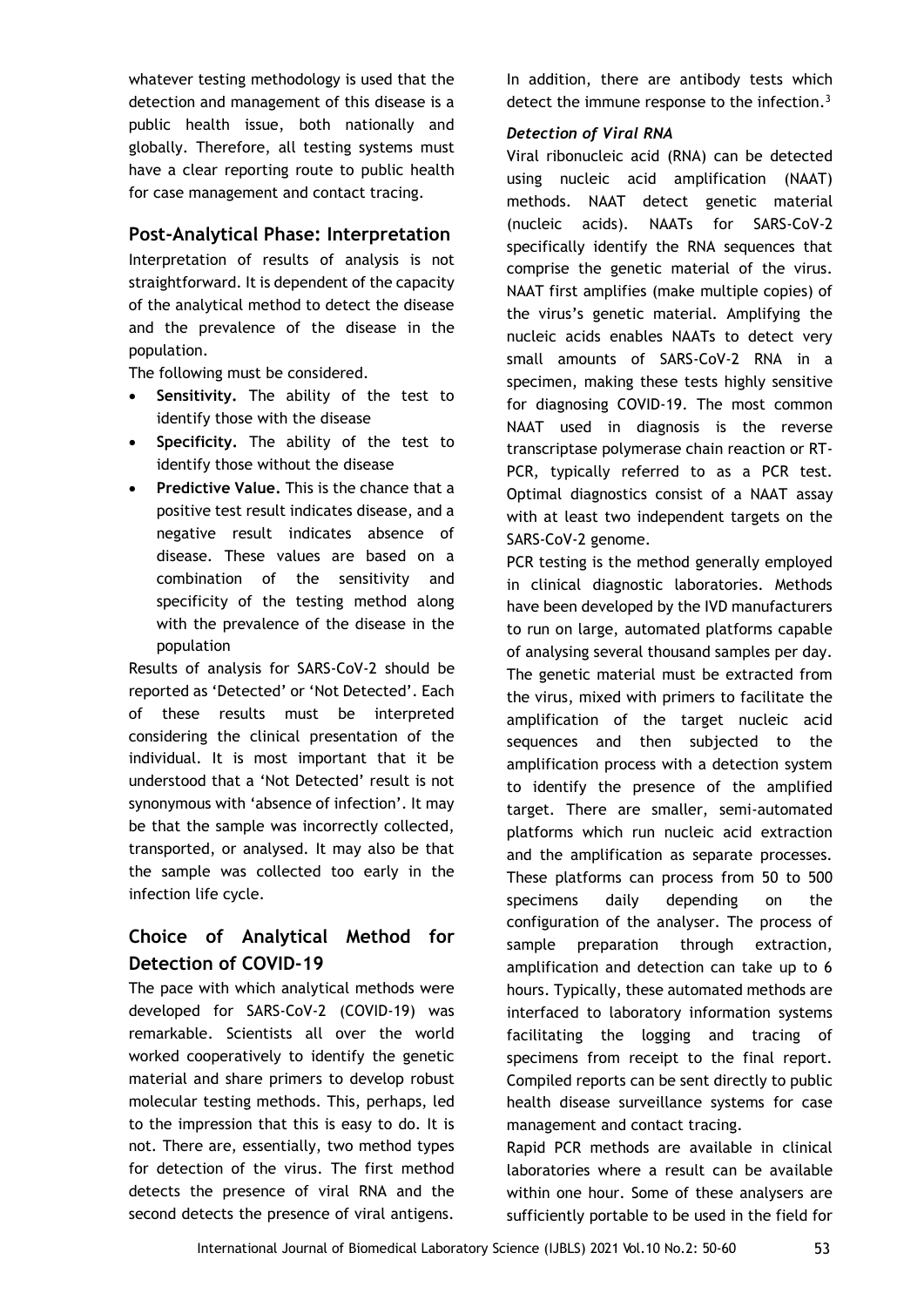outbreak management or where there are high risk individuals who are resistant to attending at large sampling centres. The cost per test of the sample analysis varies. The rapid detection PCR tests can cost between €50 to 100 per test whereas the automated platforms can run at less than €20 per test.

#### *Detection of Viral Antigen*

These are commonly referred to as lateral flow tests (LFT) or rapid antigen tests (RAT). With a COVID-19 LFT, a nasopharyngeal sample is placed on a small absorbent pad, which is then drawn along the pad via a capillary line to a strip coated with antibodies, which bind to SARS-CoV-2 proteins. If these proteins are present, this will appear as a colored line on the test, indicating infection. Results are typically available within 15 minutes.

The arrival of RATs suggested that testing could be decentralized and devolved to work places, schools, sports venues and even homes. While performance of the test may be apparently simple the same attention to detail is required. The sample must be correctly collected and identified. The pre-analytical manipulation of the sample must be performed correctly. All individuals that are in contact with the samples must be provided with, and wear, personal protective equipment. Sample manipulation should be performed in a safety cabinet with all materials disposed of in accordance with biosafety requirements.

The sensitivity of RATs is variable. This variability depends on the specific formulation of the test kit and the operator competence. The World Health Organization (WHO) offers clear guidance on their use. $4,5$  The minimum performance requirements of ≥80% sensitivity and ≥97% specificity compared to a NAAT reference assay are required before a RAT can be used to diagnose SARS-CoV-2 infection in a range of settings where NAAT is unavailable or where prolonged turnaround times preclude clinical utility. Tests should only be carried out by trained operators.

A Cochrane review of the use of RATs published in March 2021 concluded: *"Antigen tests vary in sensitivity. In people with signs and symptoms of COVID‐19, sensitivities are highest in the first week of illness when viral loads are higher. The assays shown to meet*  *appropriate criteria, such as WHO's priority target product profiles for COVID‐19 diagnostics ('acceptable' sensitivity ≥ 80% and specificity ≥ 97%), can be considered as a replacement for laboratory‐based RT‐PCR when immediate decisions about patient care must be made, or where RT‐PCR cannot be delivered in a timely manner. Positive predictive values suggest that confirmatory testing of those with positive results may be considered in low prevalence settings. Due to the variable sensitivity of antigen tests, people who test negative may still be infected. Evidence for testing in asymptomatic cohorts was limited. Test accuracy studies cannot adequately assess the ability of antigen tests to differentiate those who are infectious and require isolation from those who pose no risk, as there is no reference standard for infectiousness. A small number of molecular tests showed high accuracy and may be suitable alternatives to RT‐PCR. However, further evaluations of the tests in settings as they are intended to be used are required to fully establish performance in practice.*" 6

While the cost of RATs is less than that of the PCR tests, the overall cost can be considerable if used indiscriminately. The reported sensitivity of detection concerns for RATs means that consideration must be given to the probability of incorrect results and the potential impact for the individual and public health. These tests have a role when in a program of repeated testing likely to identify individuals when viral loads are high.

#### *Antibody Testing*

Antibody tests do not identify the virus, rather they indicate that the body has mounted an immune response to the virus. These antibodies appear in circulation one to two weeks after infection. They can therefore indicate that an individual has been exposed to the virus, either via infection or through vaccination. Given that it is unclear how long immunity remains post infection or vaccination it is possible that antibody testing may be used to assist decisions on booster vaccination.

# **Detection of Variants of SARS-CoV-2**

Viruses mutate. Mutations occur when the virus is replicating in a host. The more the virus is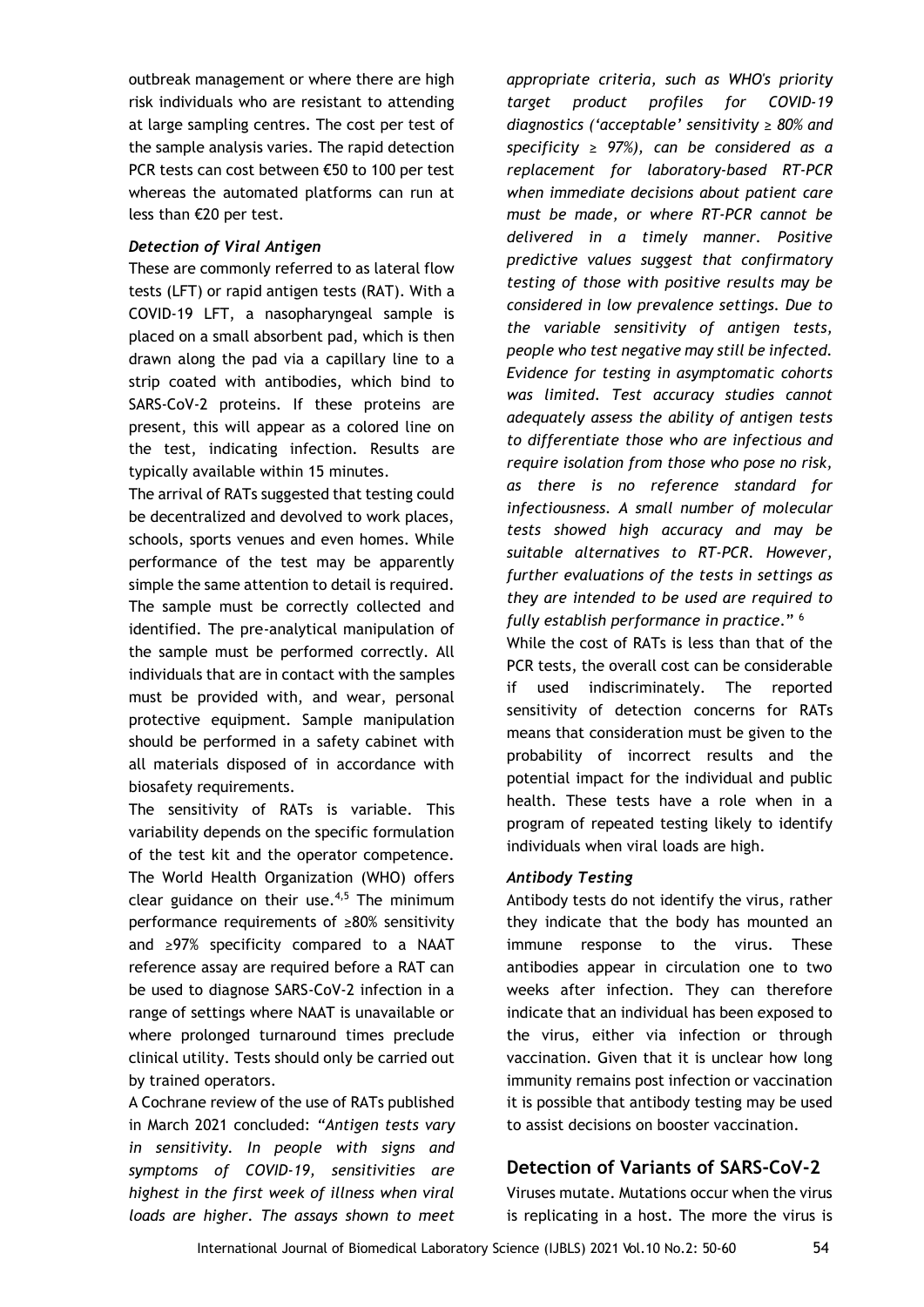replicating the greater the chance of mutations. Mutations that have a competitive advantage will flourish and eventually become dominant. There have been waves of infection from different variants over the past year, specifically the alpha and delta variants. Each of these variants has been more infectious than the previous one.

As infection cycles wane and a new variant is becoming dominant it is important that this change is identified quickly, and appropriate measures put in place. This can only be done if detected cases are subject to whole genome sequencing. The WHO and European Centre for Disease Prevention and Control (ECDC) have a joint paper addressing the requirement for monitoring of variants.<sup>7</sup> They note that several variants of SARS-CoV-2 have emerged which are of concern. Emerging variants are classified as either Variants of Interest (VOI) or Variants of Concern (VOC). Monitoring of VOC in all countries is key. This requires sequencing of the viral genome. The cost and expertise required for this sequencing makes it impracticable for routine application.

Using alternative solutions such as the use of variation in response to multiple targets in PCR assays can triage those samples to be subjected to nucleic acid sequencing. In addition to identifying new variants by sequencing the impact of the variant must also be established; viral infectivity, its associated morbidity and mortality and the efficacy of vaccines. The impact of the variant on vaccine efficacy can be established using methods such as neutralization assays. The assays for sequencing and neutralisation require more sophisticated equipment and bio containment facilities that may not be available in routine clinical diagnostic laboratories.

## **COVID: The European Dimension**

The impact of and response to COVID in Europe has not been uniform. Initially the infection presented in Italy with devastating loss of life. As the tragedy unfolded other countries had time to build defences. The healthcare authorities put triage systems in place and worked to ensure the hospitals were not overrun. The virus is primarily a respiratory virus, but it was some time before it became clear that the main route of transmission was aerosolized droplets.

Clinical diagnostic laboratories in Europe are configured in different ways with different funding models. These variations meant that the capacity to respond for the required testing varied. The scientists in China worked collaboratively with their global colleagues and the genomic sequence of the virus was published permitting preparation of primers for molecular assays. The IVD industry worked with remarkable speed to prepare testing kits for use on existing platforms. Virology laboratories, with research capacity, quickly developed 'in house' methods for testing.

The early period of the pandemic was characterized by a shortage of reagents for testing. In some cases, this led to a rationing of testing and conservation of supplies. Countries with large laboratories and large budgets were able to use their purchasing power. Differing testing protocols were used with some countries instituting mass testing in dedicated laboratories and others using distributed testing throughout their existing clinical diagnostic laboratory network. Many countries did not have the required testing capacity and there was cooperation between countries with many availing of capacity available in Germany. Specimen transport was facilitated by air forces.

## **European Country Responses**

Members of the European Association for Professionals in Biomedical Science (EPBS) have recorded their national responses highlighting the essential role of biomedical scientists in the response.

#### *Croatia*

In Croatia, the fight against the COVID-19 pandemic is like that in most European Union (EU) countries. The government, Ministry of Health and the Civil Protection Headquarter issue recommendations and directives on measures to combat the pandemic. PCR tests are performed in most hospitals and the Institutes of Public Health, while antigen tests are performed in primary health care centres. The central hospital for the care of the most difficult patients as well as for the sequencing and coordination of laboratories that perform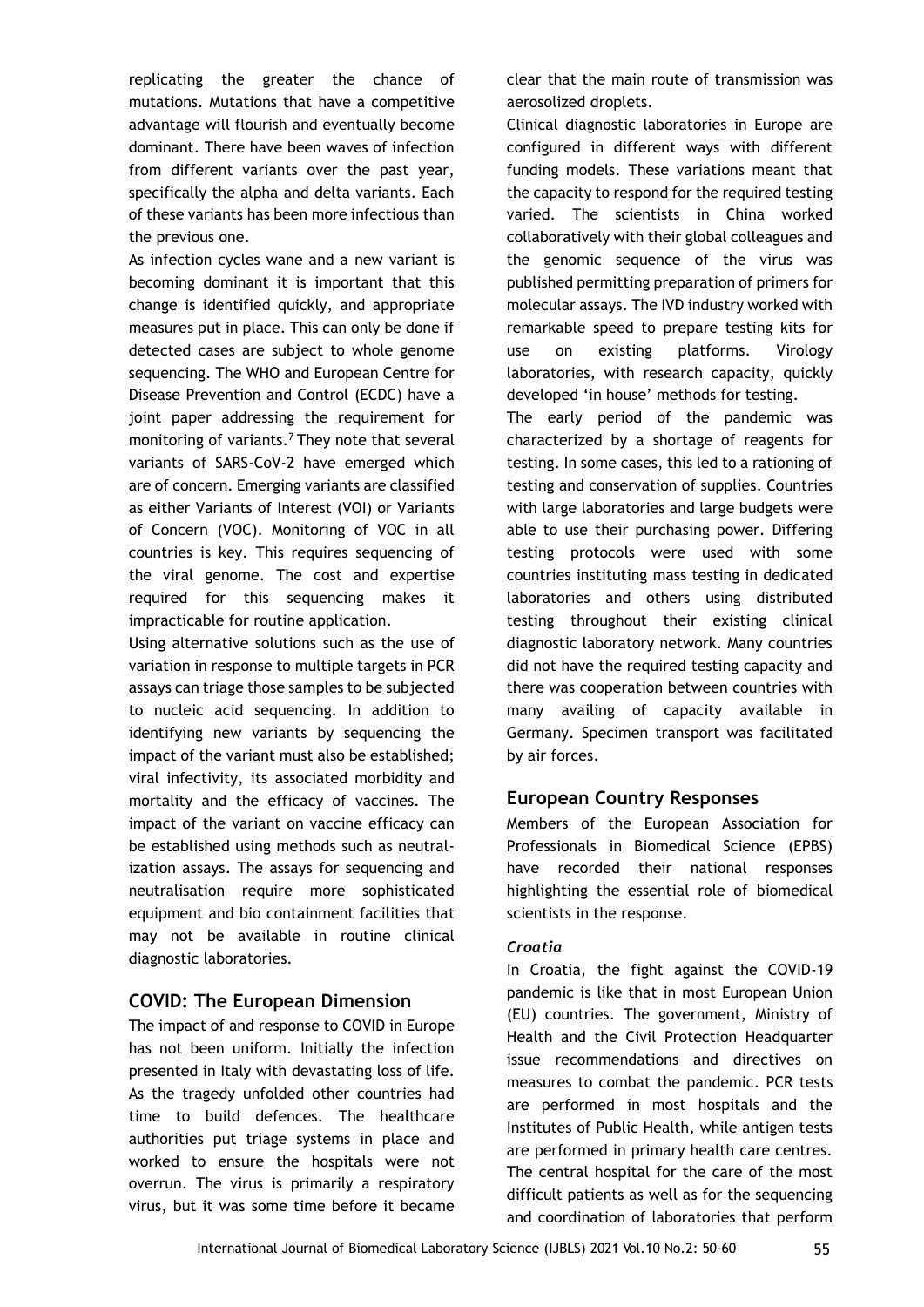PCR tests is the Clinic for Infectious Diseases in Zagreb.

Biomedical scientists at all levels have, as before, borne the greatest burden in laboratories for testing on SARS-CoV-2 because their knowledge, skills and competencies could contribute to the diagnosis of COVID-19. The status of Master of Biomedical Science has unfortunately not changed. Although in this pandemic, they have proven to be a valuable part of the team of healthcare workers. It is hopeful that the Government and the Ministry of Health will correct this injustice and that those with Master of Biomedical Science will improve in status like in most countries of Europe.

#### *Iceland*

In Iceland, the first quarantine orders were given in February 2020. The first COVID-19 domestic infection was confirmed in March 2020 and the first restrictions followed. From the beginning of the pandemic the screening and analysing of the Covid samples was manage by the heads of the Clinical Microbiology department at the University Hospital Landspítali (SVEID) who are a Biomedical Scientist and Doctor both specialists in Infectious Diseases. They had the technology, isolation and PCR equipment needed to analyse COVID. When Icelandic authorities decided to start screening, on a large scale, for COVID at the border as well as in the community, assistance was received from a private company with access to their facilities, equipment and, in the beginning, some professionals. Capacity at SVEID was insufficient in the beginning but it changed when they received improved facilities and new research equipment in late 2020. With new analysers productivity multiplied. The laboratory could not fill all the positions needed with Biomedical Scientists, so they also hired biologists, other scientists, engineers and students from scientific fields to work screening-related jobs for Covid-19.

Only two official and one private laboratory do Covid PCR tests and serum antigen tests. A few private laboratories do rapid antigen test which are all on the "Common list of rapid antigen tests" and one of them does serum antigen test as well.

There has been a shortage of Biomedical Scientists in Iceland for many years as in other European countries. Biomedical Scientists are a highly competent profession. Our work is interesting, diverse, demanding, joyful and requires specialized knowledge. According to Icelandic law from 2006 Biomedical Scientists in Iceland are authorized to own, run and manage laboratories. According to our operating license we have the authority to perform, interpret, validate, and approve results. But it is always doctors that diagnoses people. All information on COVID-19 available on covid.is

### *Ireland*

Using Ireland as an example the response of laboratories was one of collaboration rather than competition. Initial testing was performed by the National Virus Reference Laboratory using an 'in house' method developed using internationally supplied primers. The biomedical scientists managing the laboratories came together, meeting weekly and, with the assistance of management consultants and the health service executive, identified the testing platforms needed for a hub and spoke model of testing. The platforms chosen depended on the size of laboratory and the testing catchment area. Following failure to deliver agreed testing kits by some companies, there was diversification of methods across the country with each hub laboratory having access to both batch analysis and rapid molecular testing. As the capacity was being commissioned, the samples from mass testing of the population were outsourced to Germany. Such was the dedication and commitment of the biomedical scientists to this project, that individuals drove across the country to ensure colleagues had the reagent supplies they needed. The scientists from research institutions, universities and veterinary testing laboratories were harnessed into the testing program. Each different group brought their own expertise from molecular testing of researchers to the clinical laboratory organization and sample tracking of biomedical scientists. The response to this virus highlighted the shortage of qualified biomedical scientists in Ireland.

## *Malta*

International Journal of Biomedical Laboratory Science (IJBLS) 2021 Vol.10 No.2: 50-60 In Malta, preparations for the anticipated 56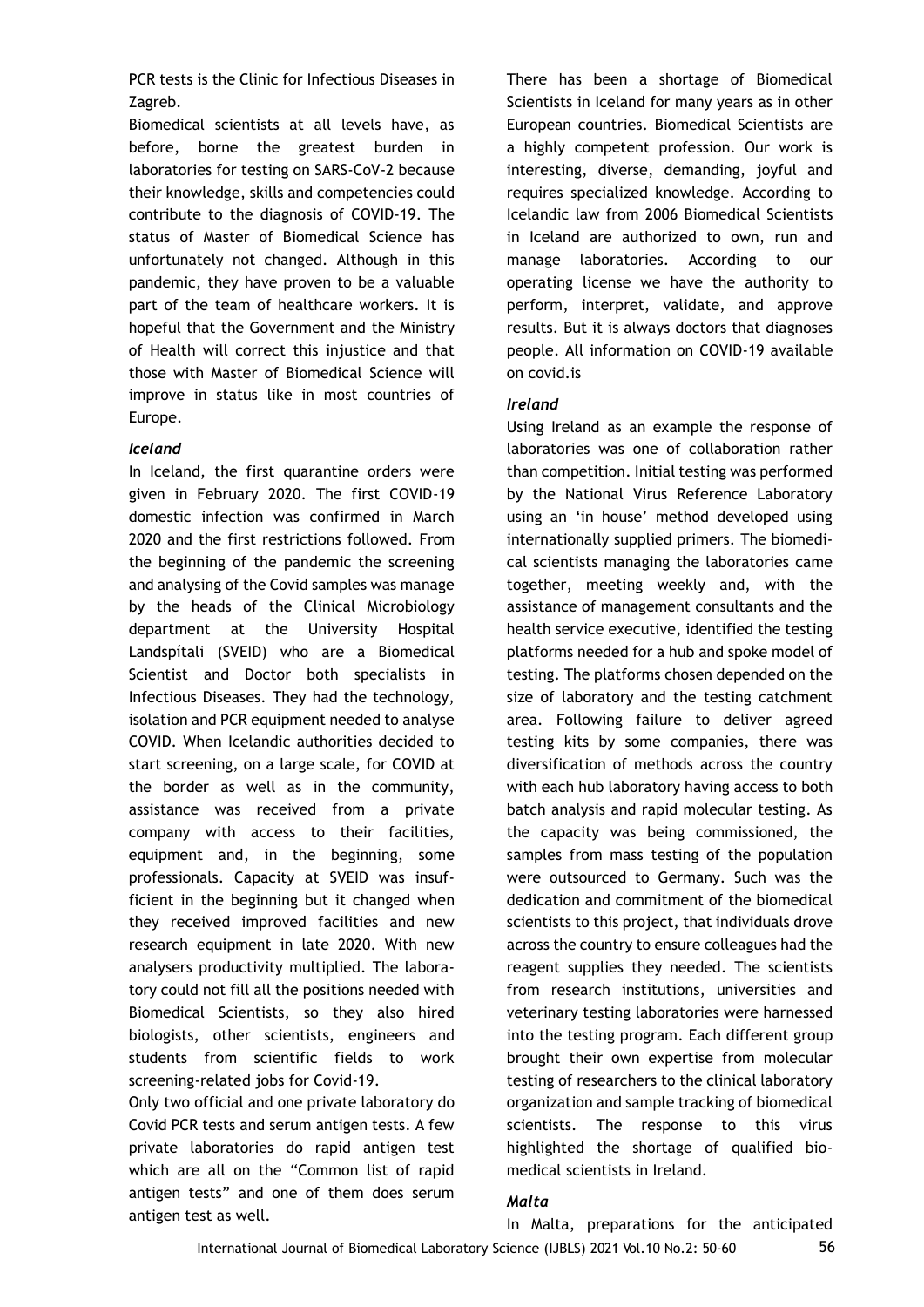increased demand for laboratory services linked to the local spread of SARS-CoV-2 infections started early. The suspension of specific, non-urgent health services led to a decrease in workload which was usually received in various pathology sections. This allowed management to increase the staff working within the molecular diagnostics lab responsible for all COVID testing. Staff working in other sections were retrained and deployed to this section to increase human resources. New staff was also recruited and assigned duties related to COVID testing. Biomedical scientists working within university were also employed to ensure that every possible resource was being used. Additionally, our biomedical scientists were involved in managing and giving trainings to nonlaboratory healthcare workers and moreover performing spot-checks in these remote clinics, hospitals and hubs involved with Covid-19 rapid testing. All of this has helped to keep up with the ever-increasing demand for COVID tests. Different rosters and teleworking were introduced to mitigate against any outbreaks within biomedical scientists. This was very important since laboratories located within the main public hospital are the main medical diagnostic facility and need to cater to the needs of the entire country.

#### *Netherlands*

In the Netherlands, a national network was set up in 2008 to deal with outbreaks of new infectious diseases in a coordinated way with laboratories being coordinated by the National Institute for Public Health and the Environment (RIVM). At the start of the pandemic a rapid and high-quality roll-out of the necessary diagnostic capacity and expertise were facilitated. The scaling up (rolling out of diagnostics) takes place in various phases, with the degree of scaling up depending on the expected course of an outbreak. Currently, 81 laboratories are accredited (ISO 17025 or ISO 15187 or ISO 22780) to perform molecular diagnostic tests for SARS-CoV-2. Initially, during a period of huge demand for testing, the samples were outsourced to Belgium and Germany. Biomedical scientists contribute greatly in processing laboratory results for SARS-CoV-2, they perform analyses, validate

and interpret results and are responsible training of non-laboratory or less educated laboratory personnel when there are shortages. The knowledge, skills and competencies of the biomedical scientist is indispensable within the multidisciplinary team.

#### *Portugal*

In Portugal, the SARS-CoV-2 testing situation was like the rest of Europe. The government issued special directives regarding where and when massive testing could be performed, and by whom. The Instituto Nacional de Saúde Doutor Ricardo Jorge (INSA), jointly with Health Minister and Direção-Geral de Saúde, coordinated the Portuguese answer to this pandemic. The INSA is the authority responsible for accreditation of laboratories to perform SARS-CoV-2 NAAT. Portuguese biomedical scientists were included in these directives, recognizing their knowledge skills and competencies in this area. Regulation of this activity is fundamental, to have the right professionals acting at the different stages of analysis is crucial. Therefore, Portuguese authorities allowed biomedical scientists to act as laboratories directors, performing, interpreting, validating and issuing results under specific conditions. This is seen in Portugal with the massive testing program run by Higher Education Institutes in collaboration with the Portuguese Red Cross.

#### *Sweden*

In Sweden, from the beginning of the pandemic outbreak the public health agency was given the authority to provide recommendations related to restrictions and testing strategies. They were also responsible for the support to the diagnostic laboratories to maintain testing assays with high performance levels. All regions in the country were following the recommendations without exceptions. As everybody knows, the restrictions in Sweden differed very much from other countries in Europe resulting in almost no lockdowns. In the beginning, the testing strategies mainly focused on the hospitalised patients but with the escalation of the pandemic the testing strategies changed very quickly to be very generous. The laboratories in Sweden were unfortunately not prepared for this quick change that forced the laboratories to prepare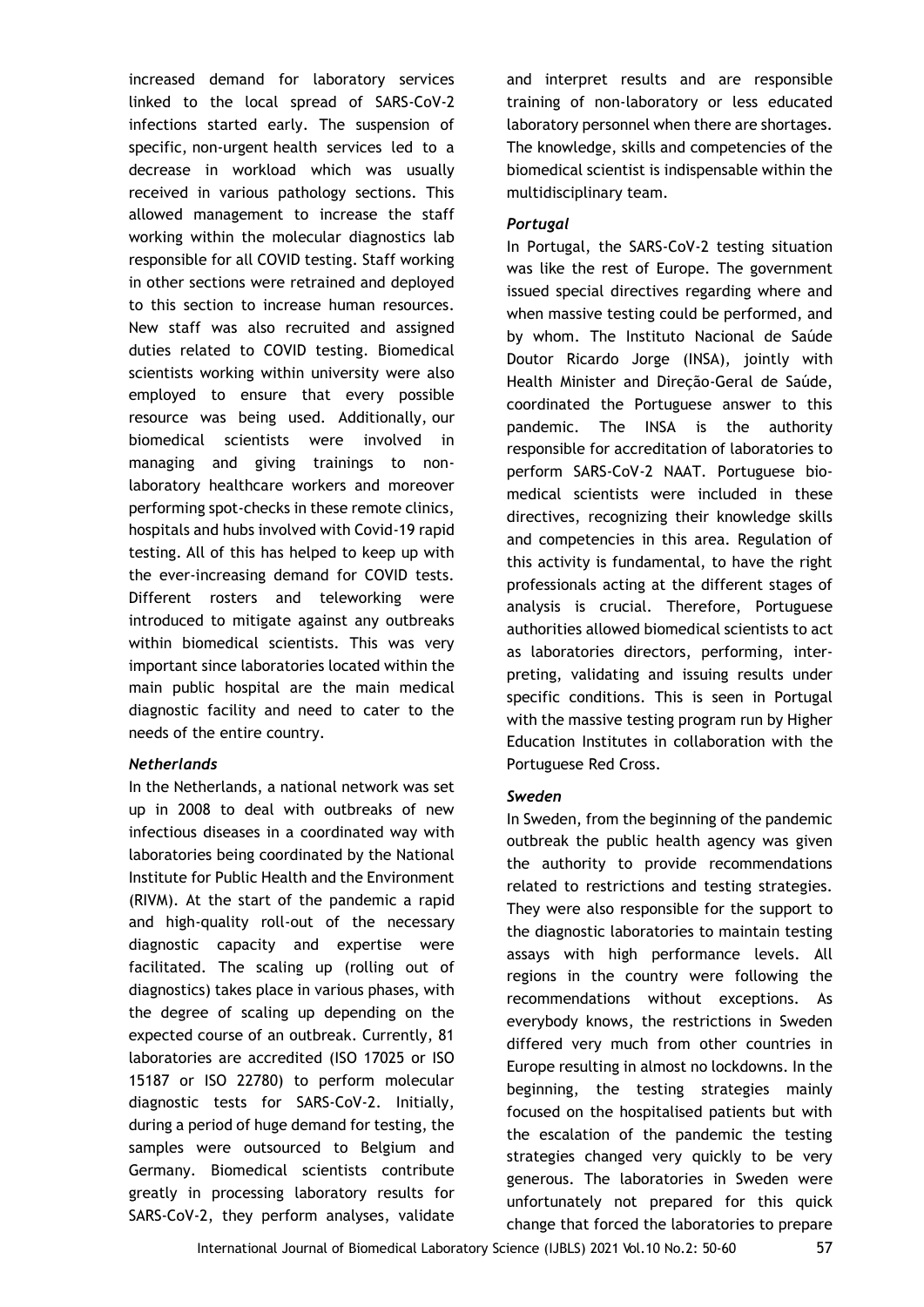for a 1000-fold increase in testing in less than one week. Fortunately, some mass testing laboratories were prepared to receive many of these samples. Within the regions, the strategy changed so that tests from primary care patients were sent to the mass testing laboratories.

In the beginning, the testing of SARS-CoV-2 was dominated by PCR-tests performed in clinical laboratories mainly by biomedical laboratory scientists (BLS) but the lack of BLS in the bigger university hospitals forced the management to use other less educated individuals but, in their opinion, still educated enough to perform the tests. Later, a large-scale implementation of rapid diagnostics for SARS-CoV-2 antigen happened again in a short time. As the tests were new and the users in many cases had limited knowledge of the type of analysis, there was a need to ensure the quality of the entire chain at the national level; from choosing a quick test supplier to handling the sampling. Equalis (EQA provider) offered to perform an external quality assurance program during this time. The results were very clear, tests performed outside the clinical laboratories had less accuracy than the same tests performed by BLS despite very good implementation programs. These results were reported nationally, once again confirming the importance of BLS in health. The results are soon going to be published in an international journal.

Europe learned from the response to testing and instituted a more coordinated approach to the purchase and supply of vaccines. This ensured that all countries within Europe have access to the vaccines and no one has been left behind. As waves of the virus pass through populations and mutations occur the concept of zero COVID is no longer a possibility, and we must all learn how to live with this virus.

# **European Union (EU) Regulation and the EU Digital COVID Certificate (EUDCC)**

Within the EU Healthcare is a national competence and each country makes its own decisions on how it will be configured and delivered within each state. An exception to

this freedom within the EU is the directive governing the free movement of professionals. This system ensures that regulated professionals in one-member state may seek to practice the profession in another. This directive balances the entitlement for free movement to address the health and safety of the public. Similarly, the threat of this pandemic requires wide response across Europe.

Part of this response, in keeping with the CE marking of testing systems, is regulating the use of rapid antigen tests for COVID-19. The Health Security Committee (HSC), with expert representatives from each member state, decides on which rapid antigen tests (RAT) should be accepted. This list is updated regularly.<sup>8</sup>

The COVID-19 pandemic has had a huge impact on international travel, including in Europe and at the EU level. As part of the EU strategy to re-establish free movement the EU Digital COVID Certificate (EUDCC) was developed and implemented. The purpose of these digital certificates is to show that an individual can travel and cross borders without a (tangible) risk of carrying the virus. The EUDCC comes in three forms. Especially when it comes to the test and recovery certificates the professional expertise of the registered biomedical scientist becomes clear. For epidemiological safety it is crucial that tests such as PCR and other NAAT are performed in the correct way.

## *EU Digital COVID Certificate*

The EUDCC comes in three forms:

- **Vaccination Certificate.** Confirmation that the holder has completed vaccination.
- **Test Certificate.** Confirmation that the holder has tested Negative for COVID-19; NAAT or RAT.
- **Recovery Certificate.** Confirmation that the holder was previously confirmed infected by SARS-CoV-2 and that this infection was identified by a 'Detected' or Positive COVID-19 NAAT.

According to EU Regulation on EUDCC, all testing used for the certificate, NAAT test or RAT test must be carried out by a health professional or by skilled testing personnel in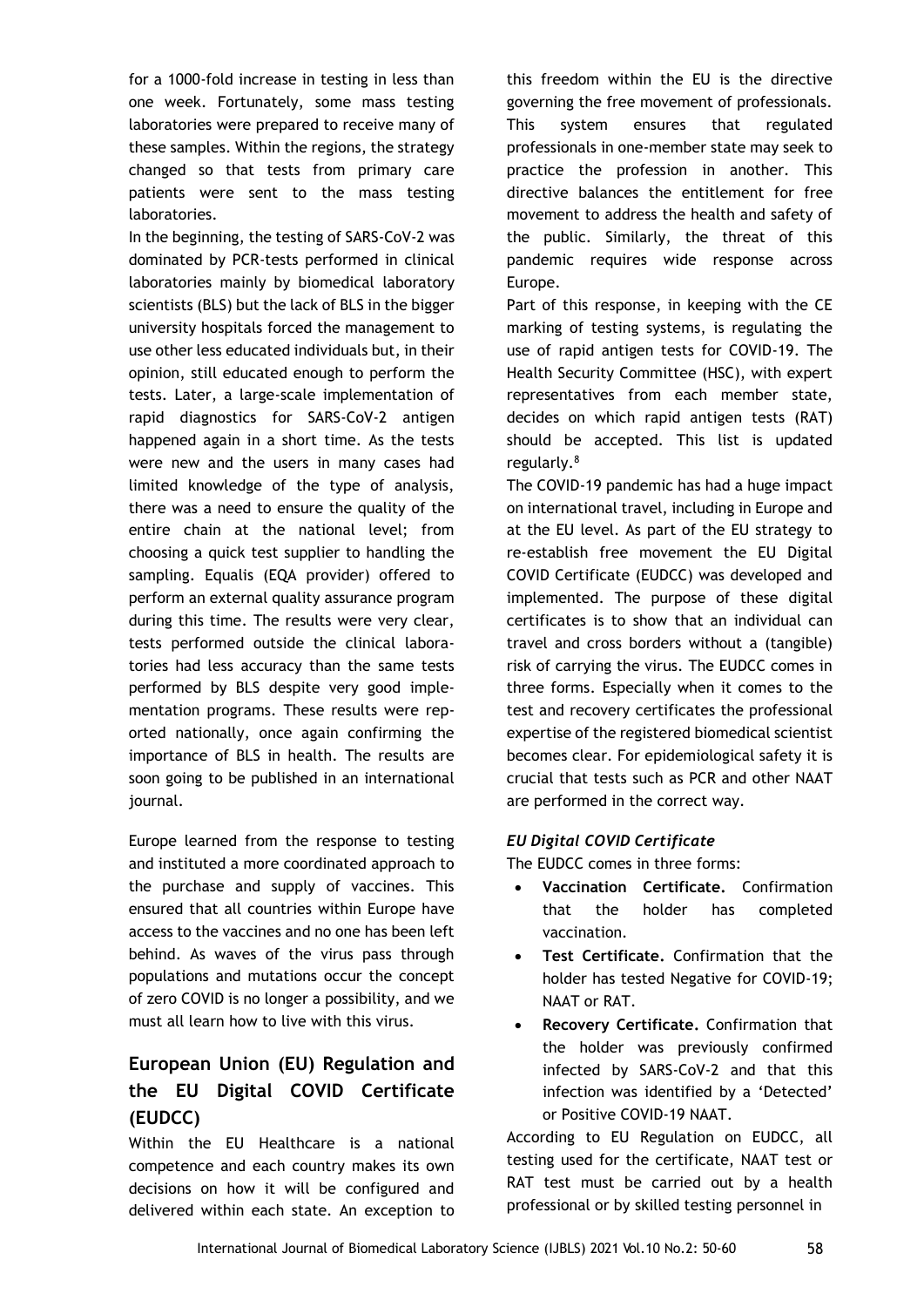the member state issuing the certificate. It is important that tests are performed in the correct manner according to regulation and professional ethical guidelines. All such testing must be subject to quality assurance, ideally in centres accredited as ISO 15189 or 17025. For the safety of the citizens of the EU it is imperative that all testing processes are quality assured. Without this assurance the EU Digital COVID Certificate cannot succeed, and free movement will be curtailed. It is the position of EPBS that only regulated healthcare professionals, ideally biomedical scientists, should carry out such testing for the issuing of these certificates.

European Centre for Disease Prevention and Control (ECDC) is supporting scaling up of sequencing and neutralization assay capacity in EU/EEA Member States.<sup>7</sup> This development is both welcome and vital for the coordinated European response to this pandemic. It will also require investment in the education and training of additional biomedical scientists in Europe to be sustainable.

While we were ill prepared to respond to this current pandemic the citizens of Europe will not look kindly on their politicians if they fail to invest now to ensure we can respond to future threats. The investment in genomic capacity and expertise will also bring dividends in characterization of cancer tumors and other genetic conditions, in addition to supporting prenatal diagnosis of genetic defects.

# **The Biomedical Scientist and COVID-19**

Biomedical scientists are a hidden profession within healthcare. Their work is critical to diagnosis and monitoring of all diseases. They are a profession of highly skilled scientists, educated in the biological basis of disease and the analytical method for ensuring safe and consistent analysis of biological specimens. The range of analysis covers clinical biochemistry, hematology, histopathology, immunology, microbiology, transfusion and transplantation sciences and virology. Their services are provided in clinical diagnostic laboratories 24/7/365 days. The analytical methods range from microscopic observation through

chemical and immunoassay to use of molecular diagnostics. Within healthcare the work of clinical diagnostic laboratories is subject to rigorous monitoring with most laboatories operating to the ISO 15189 standard.

While much has been written about the healthcare staff on the front line during this pandemic, those in patient facing roles, the contribution of biomedical scientists to the control of this pandemic must not be underestimated. For a virus almost unknown in 2019 there have been almost 3 billion tests carried out within 18 months. This testing has been carried out in addition to the routine clinical diagnostic laboratory workload required for population health.

In addition to the analysis of samples, the biomedical scientists have worked with clinical colleagues to ensure that the correct specimens are submitted for analysis, and that the microbiologists and infectious disease teams are provided with analytical results and surveillance data. They have interacted with public health teams. They have provided the statistical data necessary for health providers and governments to manage the pandemic and make informed decisions.

In our introduction we highlighted the lack of preparedness of the world and the healthcare systems to respond to the COVID-19 pandemic. This was particularly true in terms of clinical diagnostic capacity. Over the past decades there has been an assumption that this specialty is becoming simplified with the introduction of automated analysers and integrated IT systems. There has been a trend to use nonprofessionally qualified staff and to reduce investment in the professional development and career pathways for biomedical scientists. This has been a mistake. As the pandemic unfolded it was evident that there were insufficient qualified biomedical scientists in Europe to undertake the range and volume of testing required. We need to prioritise the investment of the education and training of this profession now to ensure we can emerge from this pandemic and prepare for the next one.

The development and delivery of vaccination has been a game changer in the fight against this virus, however, the war is not yet won. The